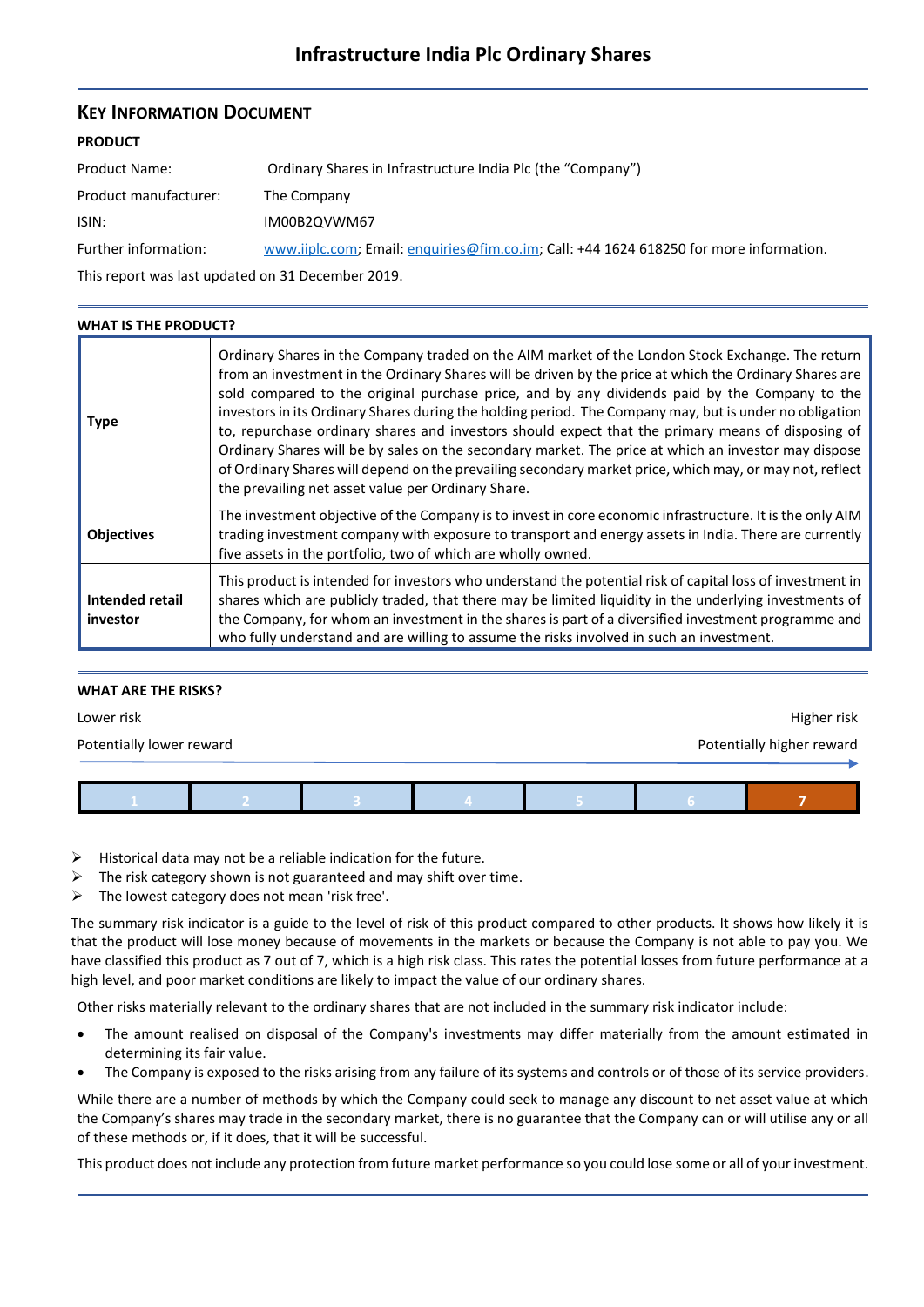#### **PERFORMANCE SCENARIOS OF A £10,000 INVESTMENT**

| <b>SCENARIOS</b>             | IF YOU CASH IN AFTER                | <b>1 YEAR</b> | <b>3 YEARS</b> | <b>5 YEARS</b> |
|------------------------------|-------------------------------------|---------------|----------------|----------------|
|                              | What you might get back after costs |               |                | 0.             |
| <b>Stress scenario</b>       | Average return for the period       | (100) %       | (100) %        | (100) %        |
|                              | What you might get back after costs | 0             |                | $\overline{0}$ |
| <b>Unfavourable scenario</b> | Average return for the period       | (100) %       | (100) %        | (100) %        |
|                              | What you might get back after costs | £53,024       | £56,963        | £50,586        |
| <b>Moderate scenario</b>     | Average return for the period       | 430%          | 79%            | 38%            |
| <b>Favourable scenario</b>   | What you might get back after costs | £109,946      | £125,133       | £127,301       |
|                              | Average return for the period       | 999%          | 132%           | 66%            |

*Note - Return calculation assumes that Infrastructure India Plc shares trade at NAV.*

This table shows the money you could get back in 1 year, 3 years and 5 years, under different scenarios, assuming that you invest £10,000. The scenarios shown illustrate how your investment could perform if held until the investment period shown above. However, you may sell your shares in the Company on any day which is a dealing day on the London Stock Exchange.

The share price of the Company has historically traded at a discount to net assets per share (NAV) (currently trading at 85% discount to NAV). There is no guarantee that the relationship will continue to hold in the future. For the purpose of this report, we have assumed that the NAV is equal to the market share price, hence the significant upside in the first year.

In addition, due to the inherent uncertainties associated with the determination of the valuation of any private equity investment, the amount realised through disposal or use of a portfolio company may differ materially from the amount estimated above. The impact of such determination cannot be quantified.

# **WHAT HAPPENS IF THE COMPANY IS UNABLE TO PAY OUT?**

The Company is not required to make any payment to you in respect of your investment. If the Company were liquidated, you would be entitled to receive a distribution equal to your share of the Company's assets, after payment of all of its creditors. There is no compensation or guarantee scheme in place that applies to the Company and, if you invest in the Company, you should be prepared to assume the risk that you could lose all of your investment.

# **WHAT ARE THE COSTS?**

The Reduction in Yield ("RIY") shows what impact the total costs incurred by the Company will have on the investment return you might get. Ongoing costs exclude costs incurred by the Company's portfolio investments. The total costs take into account one-off, ongoing and incidental costs. The amounts shown here are the cumulative costs of the Company itself, for three different holding periods. The figures assume you invest £10,000. The figures are estimates and may change in the future. You should note that these costs are paid by the Company whereas the return that you may receive will depend on the Company's share price performance. There is no direct link between the Company's share price and the costs that it pays and the share price already takes into account the costs borne by the Company.

If you sell your shares, you would pay your bank or stockbroker's dealing charges and be selling at the then available market offer price. That is likely to be lower than the bid price at which others could buy shares at that time. In addition, the cost information below does not reflect any stamp duty payable by the retail investor.

# **Table 1: Costs over time**

The person advising you about this product may charge you other costs. If so, this person will provide you with information about these costs, and show you the impact that all costs will have on your investment over time.

| <b>INVESTMENT OF £10,000</b>  |               |               |         |  |  |
|-------------------------------|---------------|---------------|---------|--|--|
| <b>IF YOU CASH IN AFTER !</b> | <b>YEAR 1</b> | <b>YEAR 3</b> | YEAR 5  |  |  |
| <b>Total costs</b>            | £18.171       | £54.514       | £90,856 |  |  |

Note: The performance scenarios above are net of total costs. Table 2 shows the composition of the above costs.